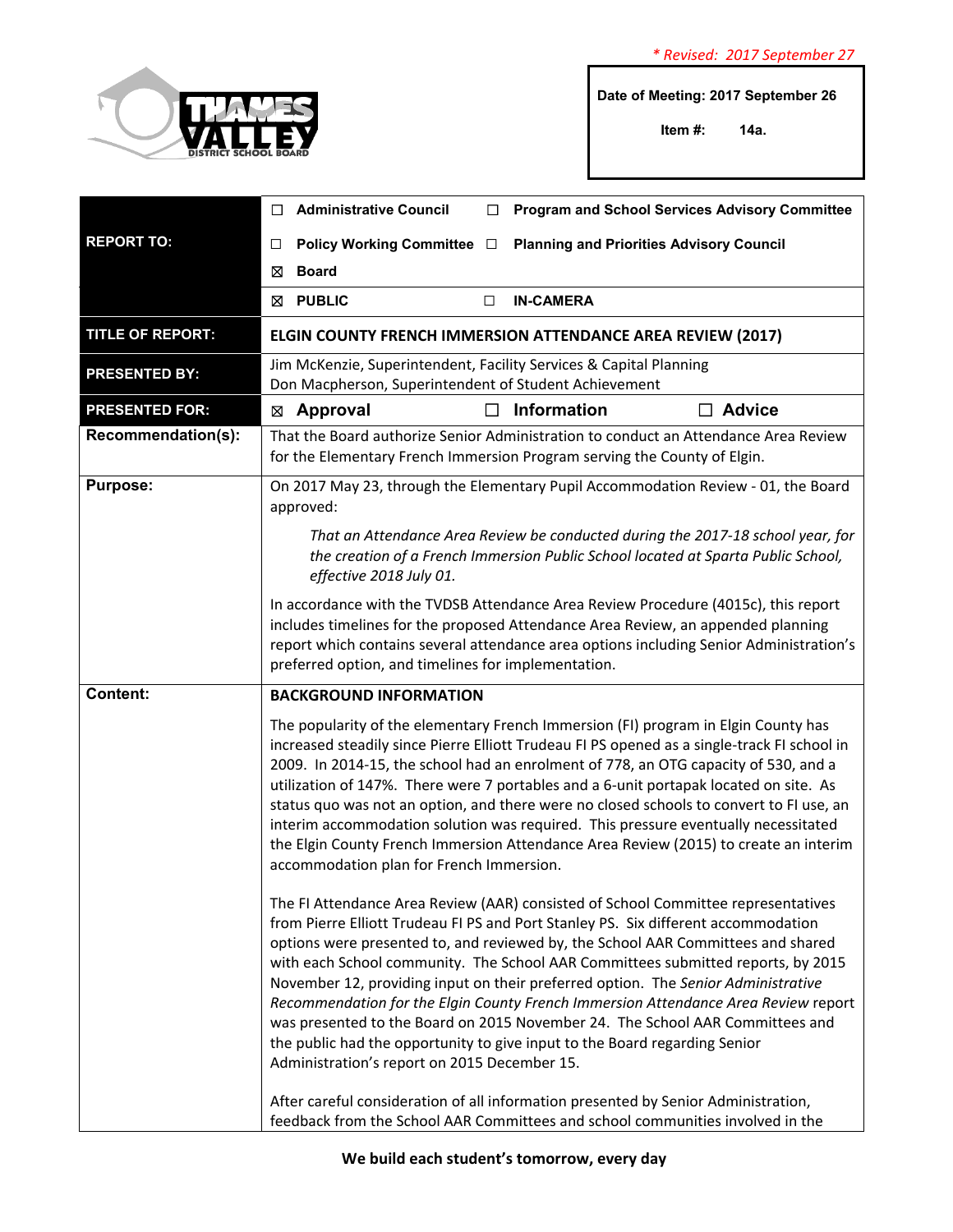*Elgin County French Immersion Attendance Area Review*, and public input, the Board approved the following motions (2016 January 12):

*That the grade structure at Pierre Elliott Trudeau French Immersion Public School become senior kindergarten to grade 6 French Immersion, effective 2016 July 01.*

*That the Pierre Elliott Trudeau French Immersion Public School attendance area be approved, as per Figure 01, effective 2016 July 01.*

*That Port Stanley Public School become an interim dual track school offering both junior kindergarten to grade 8 in English and grades 7 to 8 in French Immersion and Extended French Immersion, effective 2016 July 01.*

*That the Port Stanley Public School French Immersion and Extended French Immersion attendance area be approved, as per Figure 02, effective 2016 July 01.*

During the 2016‐17 school year, the TVDSB conducted the Elementary Pupil Accommodation Review ‐ 01 (EPAR‐01) involving 10 Elgin County schools. Following the EPAR process, the Board approved the closure of South Dorchester, Springfield, and Westminster Central Public Schools, and declared them surplus to Board use.

In addition to directing Administration to conduct an Attendance Area Review, the Board approved the closure of New Sarum and Sparta Public Schools as English track schools, but did not declare them surplus to Board use. Relevant to this French Immersion Attendance Area Review, the Board also approved:

*That the grade 7 and 8 French Immersion and Extended French Immersion program be relocated from Port Stanley Public School, to either Sparta Public School or Pierre Elliott Trudeau French Immersion Public School, effective 2018 July 01, as per the decision of the Board following a French Immersion Attendance Area Review.*

This Attendance Area Review will focus on options for new SK‐8 attendance areas for both Pierre Elliott Trudeau FI PS and a new FI elementary school for the French Immersion program and the location of the Extended French Immersion program at one of these schools. Feedback from the FI school communities will also be gathered regarding their preferred location for the new FI elementary school.

## **COMMUNITY ENGAGEMENT**

In connection with the most recently organized Annual Community Planning and Facility Collaboration Meeting held, pursuant to TVDSB's Community Planning and Facility Collaboration Opportunities Procedure (4015b), TVDSB has not received any communication regarding the proposed FI Attendance Area Review from listed Community Organizations.

The Annual Community Planning and Facility Collaboration Meeting for the County of Elgin was held on 2017 June 15, at 9:30am‐11:30am, in the Board Room at the TVDSB Education Centre located at 1250 Dundas St., in London. The presenter's package from the 2017 Community Planning and Facility Collaboration meeting, which includes the meeting agenda, PowerPoint presentation and meeting minutes, can be found on the TVDSB Planning Services website.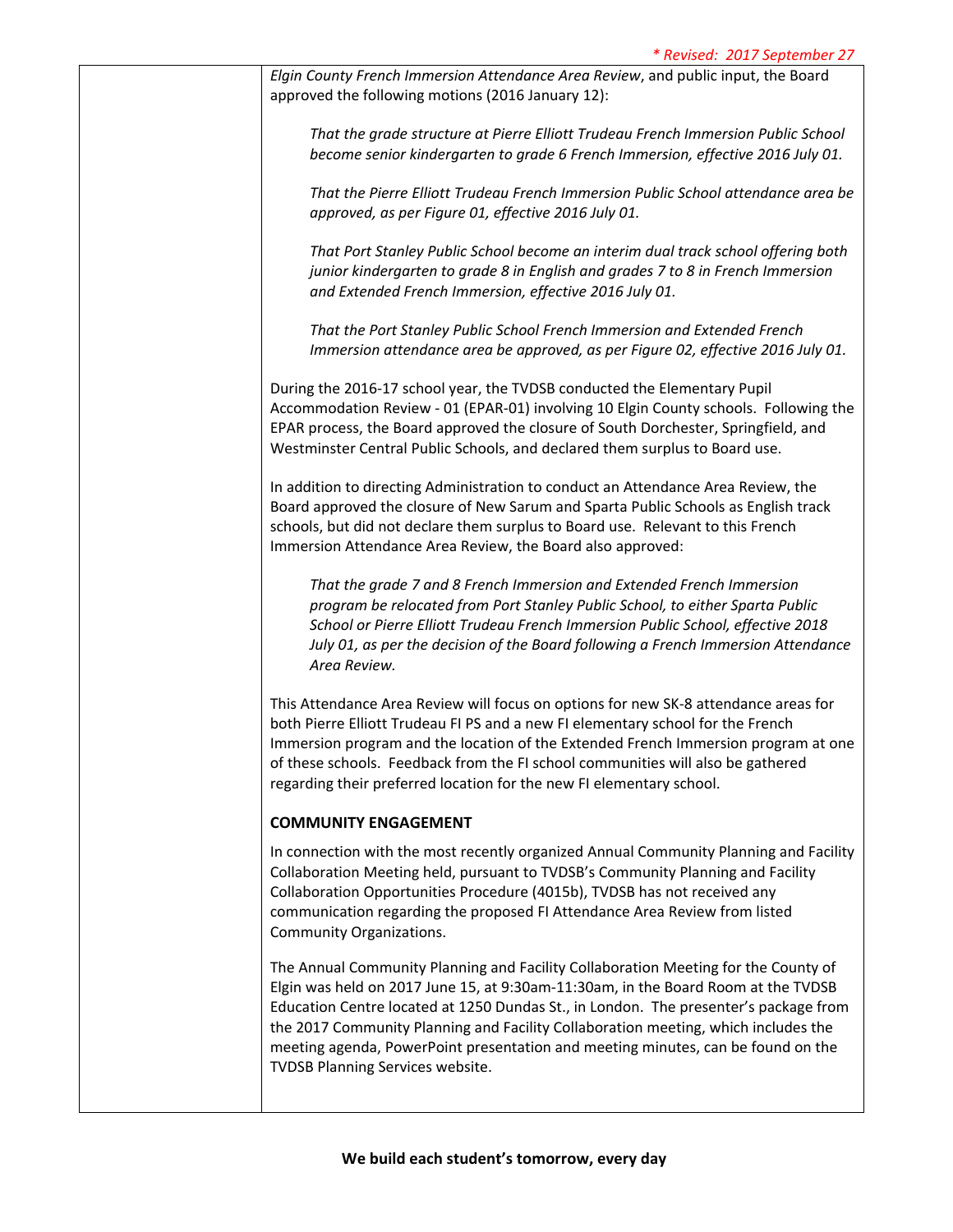## **PROPOSED AAR TIMELINE**

In accordance with the Attendance Area Review Procedure (4015c), the chart below outlines the key dates for important events related to the proposed Elgin County French Immersion Attendance Area Review, such as Report presentations and Meeting dates.

| <b>DATE</b> | <b>ITEM</b>                                                  |  |
|-------------|--------------------------------------------------------------|--|
| 2017 SEP 26 | Initial Attendance Area Review Report presented to the Board |  |
| 2017 SEP 27 | Meeting with Principals of respective AAR Schools            |  |
| 2017 OCT 06 | Attendance Area Review Committee (AARC) is formed            |  |
| 2017 OCT 24 | <b>AARC Meeting</b>                                          |  |
| 2017 NOV 06 | School-Level Meeting                                         |  |
| 2017 DFC 19 | Final Attendance Area Review Report presented to the Board   |  |
| 2018 JAN 23 |                                                              |  |
| 2018 JAN 08 |                                                              |  |
| 2018 FEB 07 | <b>Public Delegation Meeting</b>                             |  |
| 2018 JAN 23 | Decision of Board on Final Attendance Area Review Report     |  |
| 2018 FEB 27 |                                                              |  |

## **PROPOSED IMPLEMENTATION TIMELINE**

| <b>YEAR</b> | TIMING        | <b>ACTION</b>                                                                                                |
|-------------|---------------|--------------------------------------------------------------------------------------------------------------|
| 2018        | <b>JUL 01</b> | New attendance area in effect for the new French<br>Immersion school to be located at the Sparta PS facility |
|             |               |                                                                                                              |
| 2018        | <b>SEP 01</b> | New French Immersion school opens                                                                            |
| 2020        | <b>SEP 01</b> | Possible relocation of the new French Immersion school                                                       |
|             |               | en masse to the New Sarum PS facility (Depends on                                                            |
|             |               | feedback received from the FI School Community                                                               |
|             |               | identifying their preferred location for the new FI school                                                   |
|             |               | and the final decision of the Board)                                                                         |

| Cost/Savings:          | N/A                                                                                                                                                                                                                                                                                                                                                                                                                                                                                          |
|------------------------|----------------------------------------------------------------------------------------------------------------------------------------------------------------------------------------------------------------------------------------------------------------------------------------------------------------------------------------------------------------------------------------------------------------------------------------------------------------------------------------------|
| Timeline:              | As indicated above.                                                                                                                                                                                                                                                                                                                                                                                                                                                                          |
| <b>Communications:</b> | The School AAR Committees' final report(s), containing School Community input,<br>will be submitted to the Planning Department via email by 2017 December 11.<br>The public will be invited to provide feedback on this report and the proposed<br>changes to the Board of Trustees, through the public delegation process on 2018<br>February 07.<br>A letter will be sent home to French Immersion parents and students and posted on<br>the Board's website following the Board decision. |
| <b>Appendices:</b>     | Appendix A: Planning Report - Elgin County French Immersion Attendance Area<br><b>Review (2017)</b>                                                                                                                                                                                                                                                                                                                                                                                          |

*Form Revised 2017 August 23*